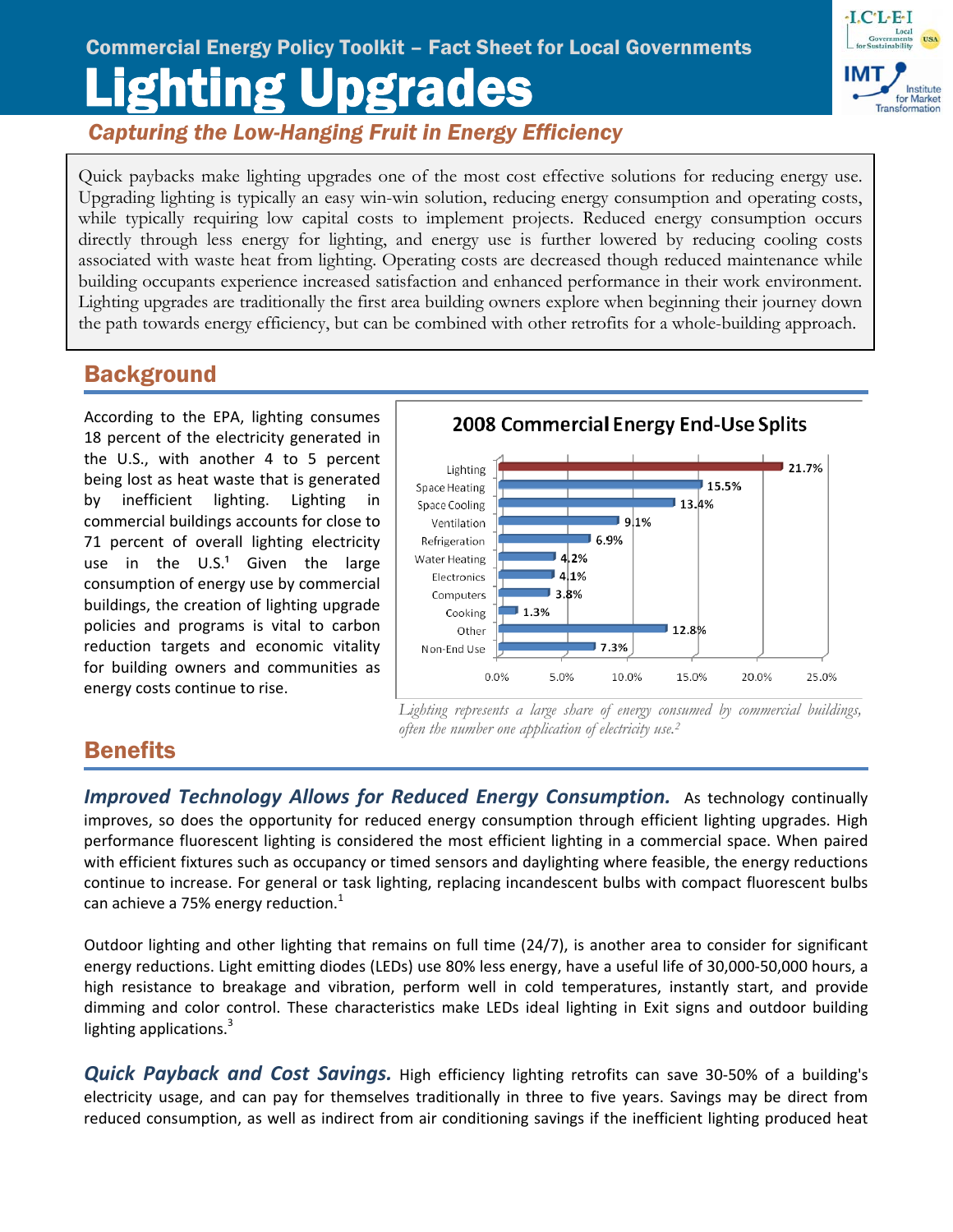

waste. Simple changes also provide savings; compact fluorescent lights offer a \$40‐\$50 savings over the life of the bulb and LED bulbs can reduce energy costs by 75%. $4$ 

*Building Occupant Benefits*. An occupant's mood, productivity, health, and safety can all be affected by the lighting used in a building. When lighting conditions improve in a commercial building, there is often a correlation in occupancy comfort. Over‐illumination, glares, and poor lighting color can cause occupants headaches and lead to problems focusing. Occupants note less fatigue and eye strain when task lighting is provided where needed and lighting is properly dispersed. Increased worker productivity and reduction in sick days is further encouragement for lighting upgrades.

# Getting Started

A lighting upgrade program is an important step for increasing commercial buildings energy efficiency. In some instances, lighting upgrades may be mandatory. Minimum or required lighting standards have been implemented across the U.S. and provide several benefits. In fact, New York City requires that all covered buildings must install or modify all lighting systems to meet the New York City Energy Conservation Code by January 1, 2025. An extended time frame like New York City's is typical to ensure ample opportunity for buildings to comply.

### **Step 1:** *Align with Utility or Other Incentives.*

Engage your utility to understand their current and planned incentives for lighting upgrades. Determine if the utility company could support the program through monetary incentives or by providing free lighting audits to program participants. Most local or municipal utilities have kilowatt reduction goals and demand system management programs that may parallel lighting upgrade programs.

### **Step 2:** *Require Lighting Audits.*

A lighting audit can present a map of recommended lighting upgrades. By providing or requiring a lighting audit prior to the installation of lighting upgrades, unrealized potential savings may come to fruition. Align with incentives or entities that offer free or reduced cost lighting audits to keep program costs low, while increasing the overall kilowatt-hour reductions.

### **Step 3:** *Increase Local Economy Though Job Growth.*

If a building owner receives an incentive or rebate for lighting upgrades, requiring an audit by a certified partner will also benefit the local job economy. Given the job market's demands, consider providing certification and classes for job training on lighting installation or lighting audits. Previously unskilled or transitioning job trainees can receive valuable training that can be transferred to future jobs, or current unemployed laborers can return to work.

# Existing Policies or Programs

#### *New York City, NY: Greener Greater Buildings Plan‐Local Law 88*  <http://www.nyc.gov/html/planyc2030/html/about/ggbp.shtml>



- *Adopted:* December 2009 */ Effective:* Immediately.
- *Affected Property Types:* Properties larger than 50,000 gross square feet (gsf), two or more buildings on the same tax lot that together exceed 100,000 gsf, or two or more buildings held in the condominium form of ownership that is governed by the same board of managers and that together

For Access to the Commercial Buildings Toolkit visit http://www.icleiusa.org/commercialenergypolicytoolkit For Further Information on Local Sustainability visit www.icleiusa.org & www.imt.org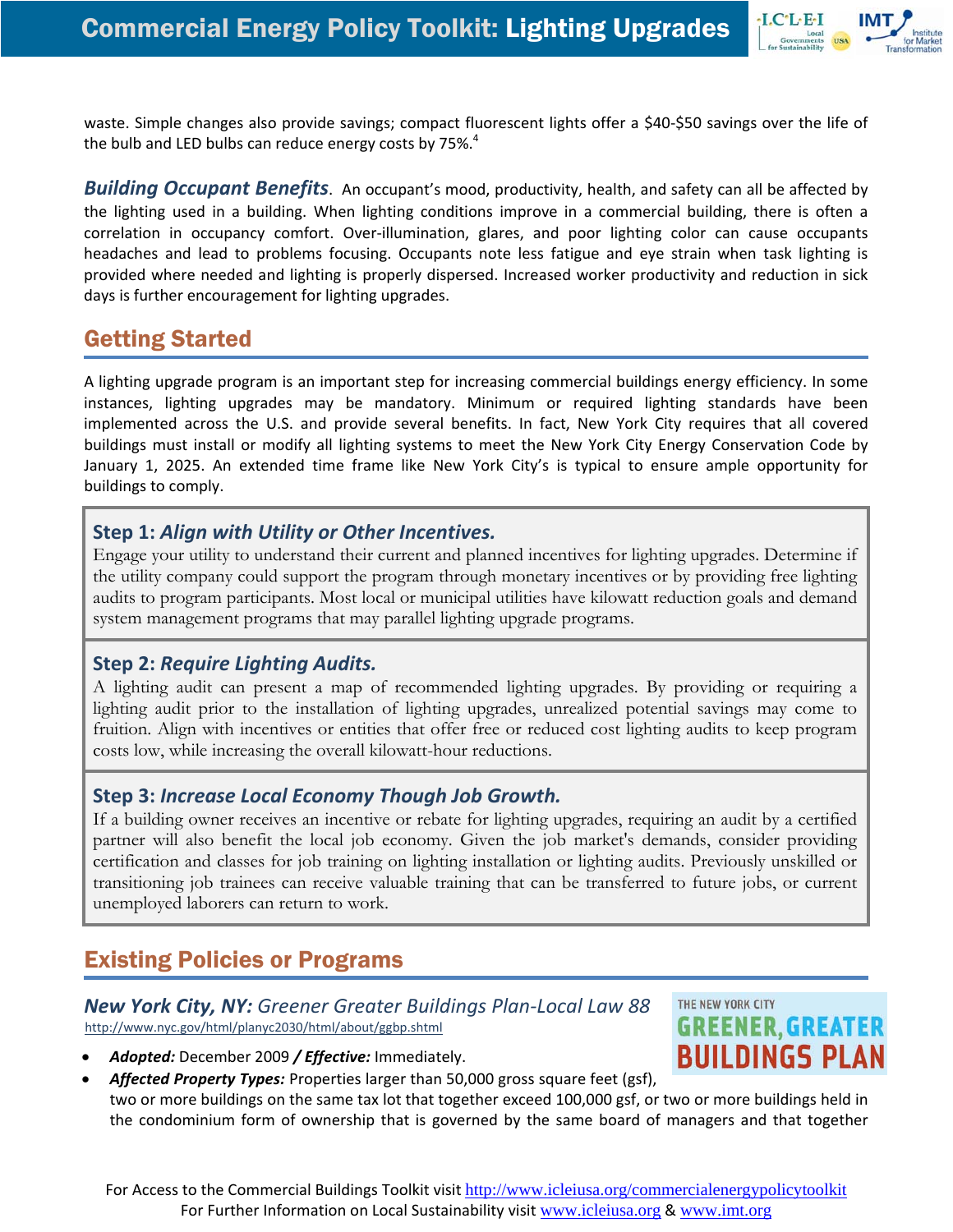exceed 1000,000 gsf. (Required for all buildings except Tax Class One. Class One includes most residential property of up to three units, vacant land zoned for residential use in boroughs other than Manhattan, and most condominiums that are not more than three stories.)

- *Key Requirements:* Comply with standards required for new systems including:
	- o Required or additional lighting controls (interior, light reduction, automatic shutoff).
	- o Tandem wiring: share ballasts between two fixtures.
	- o Exit signs: power cannot exceed 5 watts.
	- o Interior lighting power requirements: calculated load must be less than the pre‐calculated table loads.
	- o Exterior lighting requirement: source efficiency of at least 45 lumens/watt.

#### *Austin, TX: Power Saver Program*

[http://www.austinenergy.com/Energy%20Efficiency/Programs/Rebates/Commercial/Commercial%20Energy](http://www.austinenergy.com/Energy%20Efficiency/Programs/Rebates/Commercial/Commercial%20Energy/lighting.htm) [/lighting.htm](http://www.austinenergy.com/Energy%20Efficiency/Programs/Rebates/Commercial/Commercial%20Energy/lighting.htm)

- *Adopted:* 2004 */ Effective:* Immediately until funding is no longer available.
- *Affected Property Types:* Metered commercial customers, schools, federal, state and county facilities.
- *Key Requirements:*
	- o Austin Energy representative schedules inspection to verify rebate opportunity and estimated amount.
	- o Austin Energy performs final inspection to confirm installation before rebate is issued.
	- o Rebate cannot exceed 50% of the total job costs, including equipment, installation, tax, etc.
	- o Sample Rebates: T‐8 and T‐5‐\$250/kW reduced, CFL‐\$1/20 watt bulb, LED Exit Sign‐\$20/sign.

#### *Santa Clara, CA: Silicon Valley Power Lighting Rebate*

[http://www.siliconvalleypower.com/pdf/Lighting\\_v5.1.pdf](http://www.siliconvalleypower.com/pdf/Lighting_v5.1.pdf)

- *Adopted:* Programs began in 1998, updated in 2010.
- *Affected Property Types:* Any business or building type.
- *Key Requirements:*
	- o Power Company must conduct pre and post site inspections.
	- o Energy efficiency levels must exceed city code or development requirements.
	- o Ballast and lamp combination must have energy savings to qualify for a rebate.
	- o Must replace an incandescent, mercury vapor, or HID fixture, and all ballasts must be electronic.

# Complementary Policies



### *Complementary Policy Landscape for Lighting Upgrades*